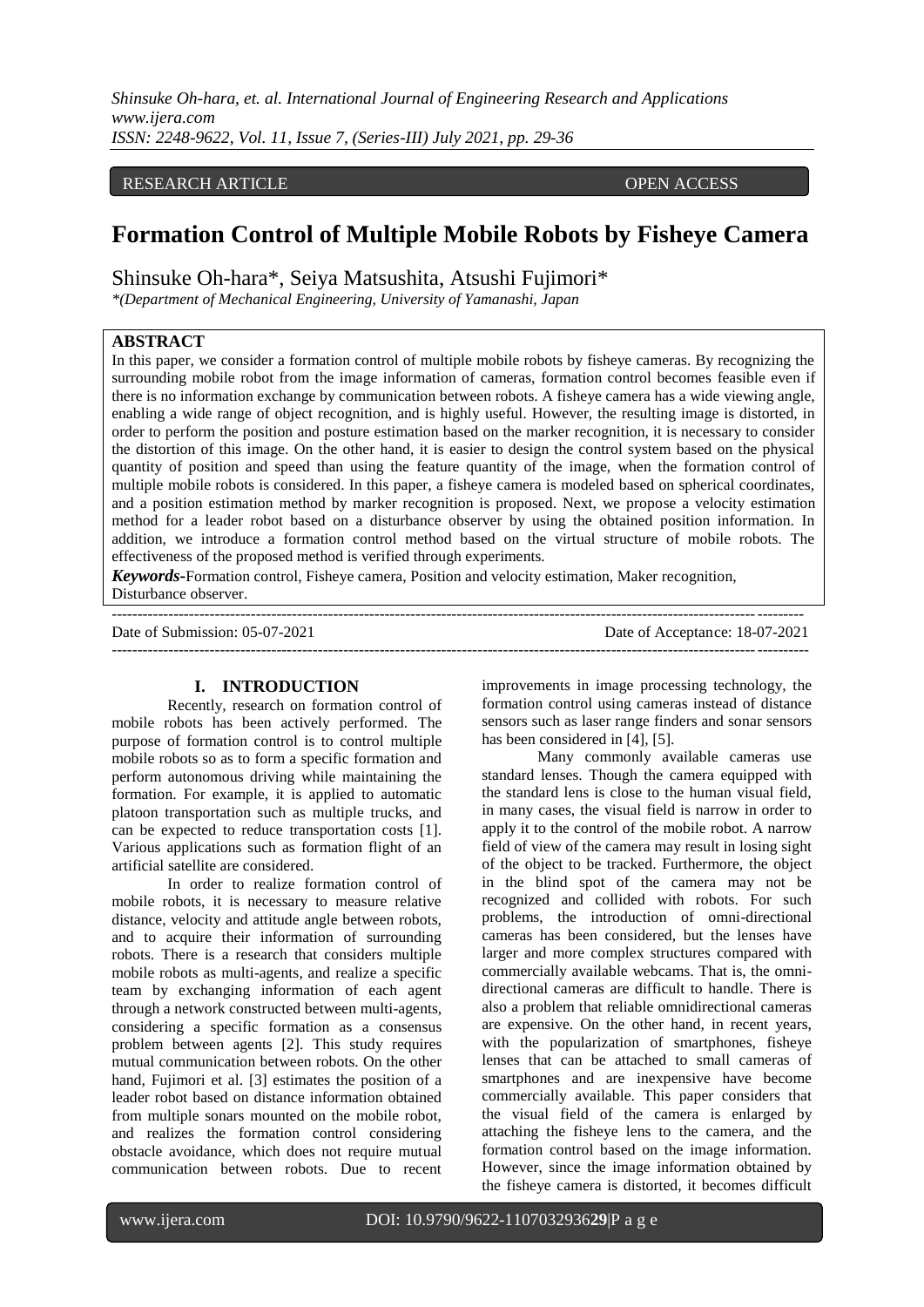to introduce the conventional image processing. The authors realize a visual feedback control law for a fisheye camera model and applies it to position control of a mobile robot [6].This method does not require physical information such as position, and it is a method to control a mobile robot only by the feature quantity of the image. On the other hand, when considering the formation control of multiple mobile robots, it is easier to construct the control system by utilizing physical information such as relative position and velocity.

This paper discusses a method for estimating the relative position and velocity of a robot tracking from image information obtained from a fisheye camera. In this paper, we propose a formation control method for mobile robots by fisheye cameras and verify it by experiments using two mobile robots. At first, we propose an estimation method of relative positions between robots from marker information by performing marker recognition with a fisheye camera using AR markers. Then, we consider leader-follower type formation control and constructs formation control based on virtual structure. In order to realize a good formation control, it is necessary to measure the velocity of the tracked vehicle (the leader robot) and use it as a reference input. Here, the velocity of the leader is estimated based on a nonlinear disturbance observer. Next, we show the experimental results of velocity estimation by a disturbance observer and formation control of two robots in order to evaluate the effectiveness of the proposed method. Finally, we summarize this paper.

# **II. POSITION ESTIMATION BY MARKER RECOGNITION USING A FISHEYE CAMERA**

2.1 Fisheye camera model

The projection model of the camera of the standard lens is modeled based on the principle of the pinhole camera. In this principle, geometrical properties such as similarity of shapes of objects projected on an image plane are invariant. On the other hand, the fisheye camera is enlarged in the field of view, but the shape of the object is projected with distortion. Therefore, the geometrical properties of the shape of the object projected on the image plane are not kept in the fisheye camera model. To cope with the distortion of this image, a camera model utilizing spherical coordinates has been studied [7], [8], [9], [10], and the marker position estimation by spherical model is also considered in this paper.



Figure 1. Fisheye camera model

Fig. 1 shows the projection model of the fisheye camera. Consider the case where the vector  $P_f$  from the camera coordinate systemis projected to the image vector  $p_f$  in the image plane of the fisheye camera. The perspective projection of the fisheye camera can be described by the angle  $\theta_f$  between the optical axis and the projection line from the image point to the image plane, and the image height  $r_f$  on the plane. In this paper, the projection scheme of the fisheye camera is assumed to be described by the following approximation equation

 $r_f \approx f(\theta_f + k_1\theta_f^3 + k_2\theta_f^5 + k_3\theta_f^7 + k_4\theta_f^9)$  (1) where  $f$  is the focal length of the camera. Each coefficient  $k_1$ ,  $k_2$ ,  $k_3$ ,  $k_4$  in the equation (1) is a value derived by calibration and model radial aberrations.

Let  $p_f = \begin{bmatrix} u_f & v_f \end{bmatrix}^T$  be the coordinate position on the image plane of the fisheye camera, and  $c = [c_u \ c_v]^T$  be the optical axis point of the image plane. The image height  $r_f$  and the angle  $\phi_f$  with u axis can be calculated by the following equation

$$
r_f = \sqrt{(u_f - c_u)^2 + (v_f - c_v)^2}
$$
 (2)

$$
\phi_f = \tan^{-1} \left( \frac{v_f - c_v}{u_f - c_u} \right) \tag{3}
$$

In this paper, we consider to project an image obtained by the fisheye camera onto a spherical model with a radius of 1. Based on the image point $p_f$ , we can calculate the image height  $r_f$  and  $\phi_f$ from the equations (2) and (3), substitute them into the equation (1) and solve the polynomial to obtain  $\theta_f$  .

#### 2.2 Position estimation using AR markers

We describe the position and posture estimation from the marker information recognized by the image processing. We assume that the marker is a square and the length of one side is known. Consider first that the feature quantity of the four corners of the first recognized marker is projected to a point on a spherical model of radius 1 as shown in Fig. 2.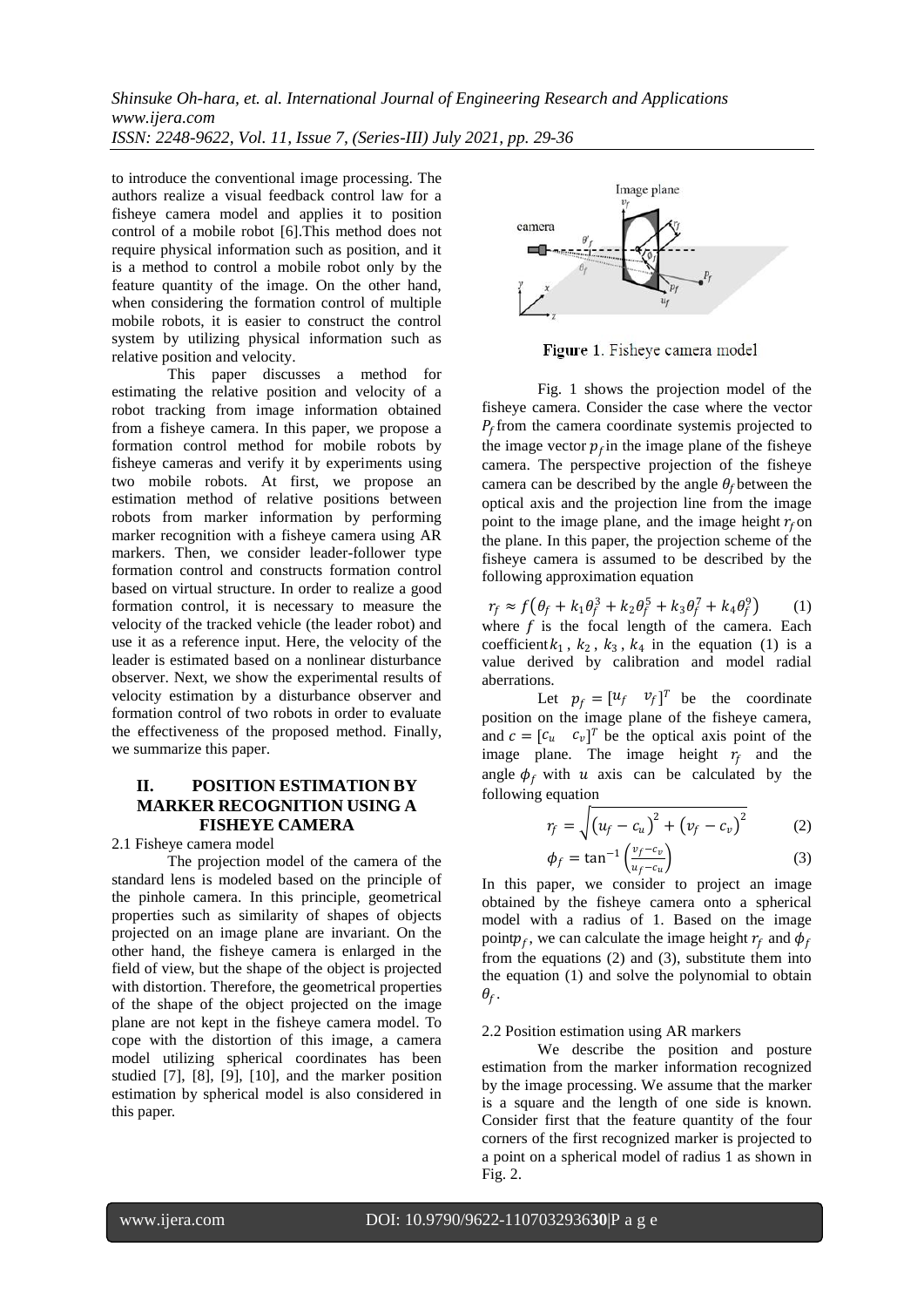

Figure 2. Spherical model

It is known that the following properties of figures projected on a spherical model are conserved from the literature[9].

(i) Linearity: A straight line in space becomes part of a great circle.

(ii) Parallelism: Multiple great circle groups made by parallel straight lines in space pass through one axis (parallel line projection axis) through the origin. (iii) Orthogonality: The projection axes of two sets of orthogonal lines in space are orthogonal.

In this paper, the position estimation is performed from the marker recognition by utilizing these properties.

From  $\phi_f$  and  $\theta_f$  calculated form the equations (1) to (3), the image point  $p_f$  is projected to a point  $p$  on a spherical model of radius 1(see Figure 2). It can be expressed by the following equation

$$
p = \left[ \sin \theta_f \cos \phi_f \sin \theta_f \sin \phi_f \cos \theta_f \right]^T
$$
 (4)

Next, consider a plane containing the origin,  $p_i$  and  $p_{i+1}$ . The unit normal vector  $n_i$  of this plane can be expressed by the following equation

$$
n_i = \frac{p_i \times p_{i+1}}{\|p_i \times p_{i+1}\|} \ (i = 1, \cdots 4)
$$
 (5)

where  $\times$  is the cross product and  $p_5 = p_1$ . The multiple parallel lines projected on a spherical model pass through one axis (parallel projection axis) passing through the viewpoint [9]. The normal vector of the axis of parallel projection for the opposite sides of the square marker recognized from this property is obtained by the following calculation

$$
\begin{cases} n_{r1} = \frac{n_1 \times n_3}{\|n_1 \times n_3\|} \\ n_{r2} = \frac{n_2 \times n_4}{\|n_2 \times n_3\|} \end{cases} \tag{6}
$$

The projected lines of the two orthogonal lines also from orthogonality, so that the two normal vectors are also orthogonal. Since these two normal vectors are normal to the parallel projection axis, they can be regarded as representing the orientation of the marker. Therefore, the rotation matrix of the

marker coordinate system viewed from the spherical model coordinate system is set as follows

 $R = [n_{r2} \quad n_{r1} \quad n_{r2} \times n_{r1}]$  (7)

Next, we derive the translational vectors between the spherical model coordinate system and the marker coordinate system. The marker is square and its center of gravity is the origin of the marker coordinate system. Hence, the coordinate position of each vertex is expressed as shown in the equation (8)

$$
\begin{cases}\nP_1 = \left[-\frac{l}{2} \quad \frac{l}{2} \quad 0\right]^T \\
P_2 = \left[-\frac{l}{2} \quad -\frac{l}{2} \quad 0\right]^T \\
P_3 = \left[\frac{l}{2} \quad -\frac{l}{2} \quad 0\right]^T \\
P_4 = \left[\frac{l}{2} \quad -\frac{l}{2} \quad 0\right]^T\n\end{cases} \tag{8}
$$

The relationship between the maker point  $P_i$  and the corresponding point  $p_i$  in the spherical model can be expressed by the rotation matrix  $R$  and the translation vector  $T$  as follows

$$
\zeta_i \begin{bmatrix} p_i \\ 1 \end{bmatrix} = RP_i + T \ (i = 1, \cdots 4)
$$
 (9)

where  $\zeta_i$  is a variable parameter that represents the scaling. Similar equations can be derived for the four points, and these can be solved as the following simultaneous equations for the translation vector  $T$ 

$$
\begin{bmatrix} -I_3 & p_1 & p_2 & p_3 & p_4 \end{bmatrix} \begin{bmatrix} T \\ \zeta_1 \\ \zeta_2 \\ \zeta_3 \\ \zeta_4 \end{bmatrix} = \begin{bmatrix} l(-n_{r1} + n_{r2})/2 \\ l(-n_{r1} - n_{r2})/2 \\ l(n_{r1} - n_{r2})/2 \\ l(n_{r1} + n_{r2})/2 \end{bmatrix}
$$
\n(10)

In this paper, the robot is equipped with a USB camera, and a fisheye lens is attached to the camera. Calibration is performed using a camera calibration for a fisheye lens on OpenCV, and the focal length  $f$ ,  $k_1$ ,  $k_2$ ,  $k_3$  and  $k_4$  in the equation (1) are obtained. A marker is attached to the back of the leader robot, and the relative position between the robots are estimated by marker recognition. ArUco [11] is utilized for marker recognition. Fig. 3 shows a case in which an AR marker is mounted on the leader robot and the marker is recognized by the fisheye camera. We confirm that the position estimation between the marker and the camera is possible by the proposed method. It has also been experimentally found that a marker can be recognized if it is within the viewing angle of 80[deg] of the camera.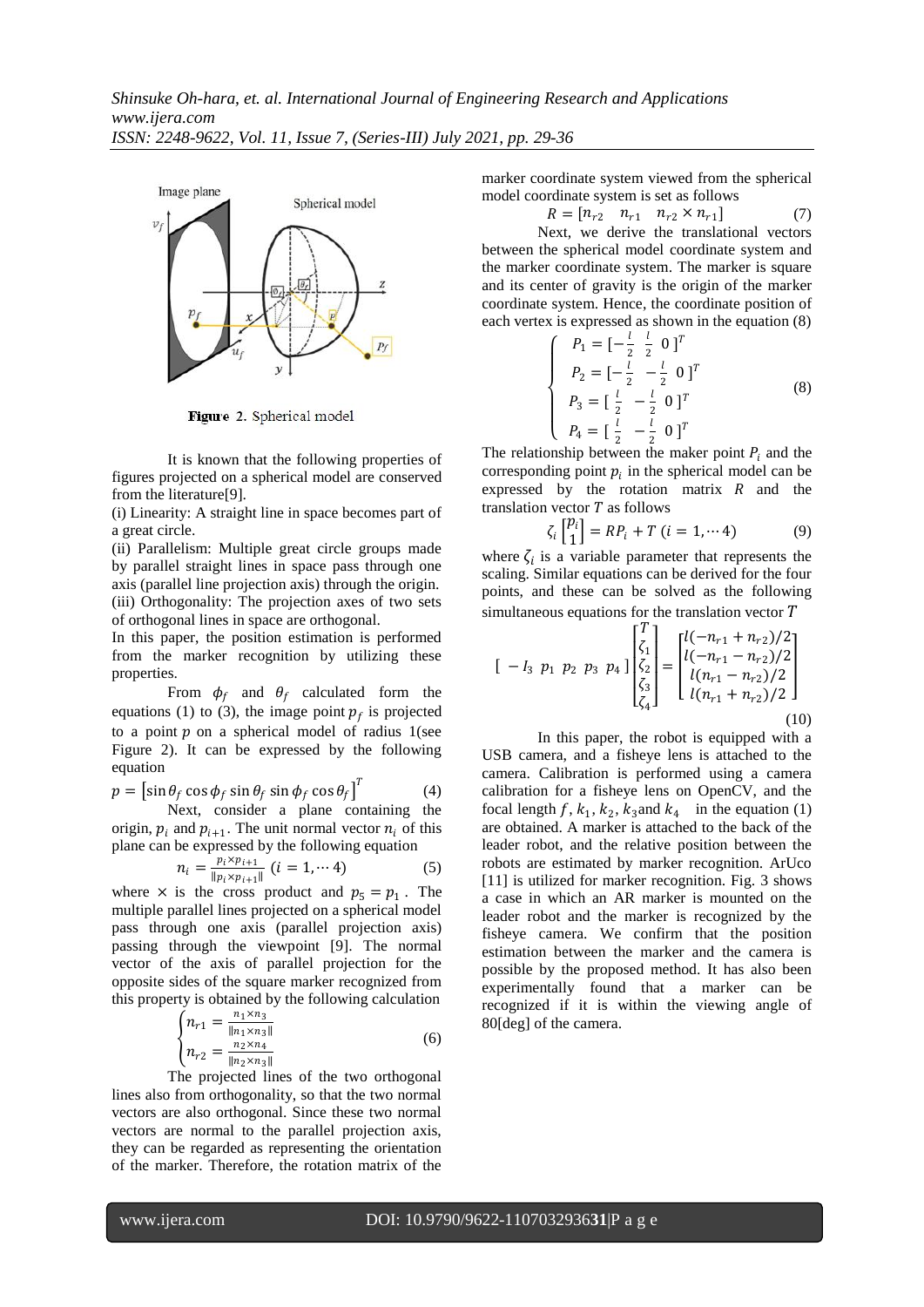

(a) The mobile robot and AR marker



(b) The fisheye camera image

Figure 3. Marker recognition with a fisheye camera

# **III. VELOCITY ESTIMATION AND FORMATION CONTROL WITH**

**NONLINEAR DISTURBANCE OBSERVER**<br>3.1 Velocity Estimation with Nonlinear 3.1 Velocity Estimation with Nonlinear Disturbance Observer

In order to realize a formation control in which multiple robots are driving while maintaining a specific shape, it is necessary to control not only the relative position between robots but also the same speed as the leader robot. In this paper, we consider a method for estimating the velocity of other mobile robots based on the relative position information of the robot itself, rather than the mutual information exchange between the robots.

The mobile robot used in this paper is a two-wheeled vehicle type and has non-holonomic constraints. Therefore, the relative motion of the two robots is a nonlinear system. We use a nonlinear system disturbance observer[12]in order to estimate the velocity of the leader robot.

Consider the following nonlinear affine system

$$
\begin{cases}\n\dot{x} = f(x) + g_1(x)u + g_2(x)d \\
y = h(x)\n\end{cases} (11)
$$

where  $x$ ,  $u$ ,  $d$  and  $y$  are the state, input, disturbance and output of the system, respectively. We assume that  $\dot{d} = 0$ , the functions f,  $g_1$  and  $g_2$  are sufficiently smooth. Under these assumptions, the disturbance vector is estimated by the following equations

$$
\begin{cases}\n\dot{z} = -L_d(x)g_2(x)z - L_d(x)(f(x) + g_1(x)u \\
+ g_2(x)p(x)) \\
\hat{d} = z + p(x)\n\end{cases}
$$
\n(12)

where z,  $\hat{d}$  and  $p(x)$  are the state vetor, estimated disturbace and auxiliary vector of the observer, respectively.  $L_d(x)$  denotes the observer gain.

Based on the disturbance observer for the above nonlinear system, we consider the relative motion of a mobile robot (leader robot) to be tracked and a tracking mobile robot (follower robot). The relative motion of two mobile robots can be expressed as follows

$$
\begin{bmatrix} \dot{e}_x \\ \dot{e}_z \end{bmatrix} = \begin{bmatrix} 0 & -e_z \\ -1 & e_x \end{bmatrix} \begin{bmatrix} V \\ \omega \end{bmatrix} + \begin{bmatrix} V_{rx} \\ V_{rz} \end{bmatrix} = g_1(e)u + V_r
$$
 (13)  
where *V* and  $\omega$  are the translational velocity and  
angular velocity of the follower robot, respectively.  
 $V_{rx}$  and  $V_{rz}$  are the velocities of the leader on the  
marker in the *X* and *Z* directions, respectively, we  
consider these as a disturbance vector.  $e =$   
*exezT* is the relative position vector in the

obtained fromthe position estimation by the fisheye camera in the previous section. Assuming that the velocity of the leader changes in steps, the velocity is estimated by the disturbance observer in equation (14) below

$$
\begin{cases}\n\dot{z} = -L_d z - L_d (g_1(e)u + p(e)) \\
p(e) = L_d e \\
\hat{V} = z + p(e)\n\end{cases}
$$
\n(14)

#### 3. 2 Formation Control Based on Virtual Structure

In this paper, we realize a formation control by using virtual structure [13]. We consider a marker is mounted on the leader robot, and a mobile robot is set virtually at a fixed distance from the follower robot as shown in Fig. 4. The desired formation can be formed by controlling the center of gravity of this virtual robot to match the position and velocity of the marker. Let  $l = [l_x \quad l_z]^T$  be the designated formation positions of the follower robot. The relative error between the marker point of the leader and the center of gravity of the virtual robot is  $\tilde{e} = [\tilde{e}_x \quad \tilde{e}_z]^T$ , and the velocity of the marker point is  $V_r = [V_{r_x} \quad V_{r_z}]^T$ .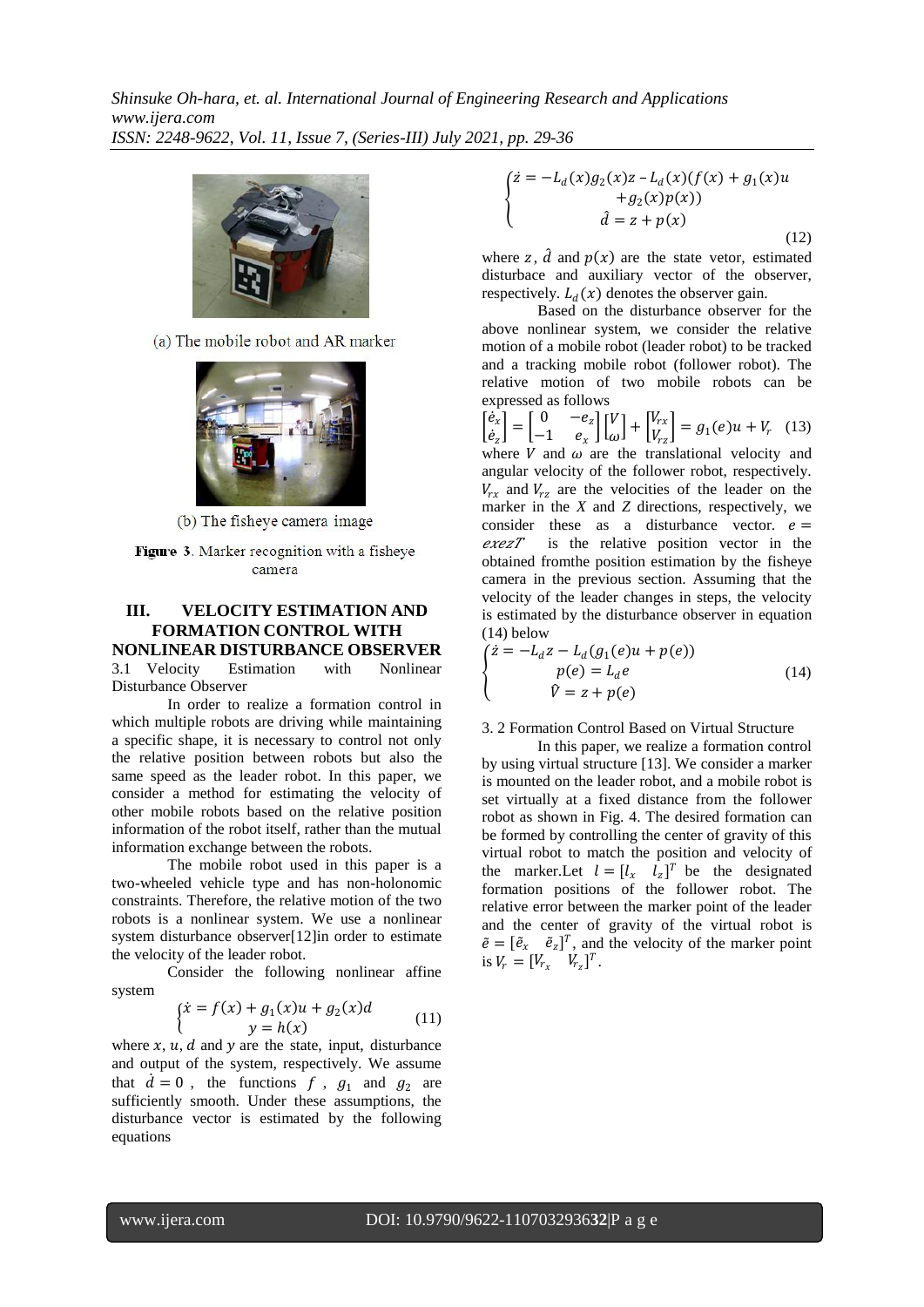

Figure 4. Virtual structure of mobile robot

We calculate the velocity  $V$  and angular velocity  $\omega$ , which are the control inputs for the follower to make the center of gravity of the virtual robot coincide with the marker point based on the following equations

$$
\begin{cases}\n\omega = \frac{V_{r_x} - k_x \tilde{e}_x}{l_z} \\
V = V_{r_z} - k_z \tilde{e}_z + \frac{V_{r_x} - k_x \tilde{e}_x}{l_z} l_x\n\end{cases}
$$
\n(15)

The parameters  $k_x$  and  $k_z$  are the control gain. Equation (15) requires the velocity of the leader but here we use the velocity of the leader estimated by the disturbance observer. Thus, the desired formation is realized, and good tracking performance can be expected by utilizing the estimated speed. A block diagram of the control system of the proposed method is shown in Fig. 5.



Figure 5. Block diagram of formation control System

#### **IV. EXPERIMENTAL VERIFICATION**

This paper evaluates the effectiveness of the proposed method using two mobile robotic Pioneer3DX platform. In the experiment, the two robots were arranged as shown in Fig. 6. First, this paper verifies velocity estimation of linear motion by the disturbance observer, and then conducts a formation control experiment when the leader robot makes linear motion and curved motion.



**Figure 6**. Initial placement of the robots

4.1 Velocity Estimation by Disturbance Observer

In the experiment of velocity estimation, the estimation accuracy of the disturbance observer is verified by moving the mobile robot straight ahead. In this paper, we give a speed command to each robot and move it without formation control to the mobile robot. The disturbance observer gain  $L_d$ in Equation (14) is set to 0.4. Then, the same translational velocity command  $V_1 = V_f =$ 0.100[m/s] is given to each robot so that the two robot are moved straight.  $V_l$  and  $V_f$  are the translational velocity of the leader and follower, respectively. Fig.7 shows the velocity estimation results and the relative position between the robots. In this velocity estimation experiment, the estimated vector of the disturbance observer converges to  $\hat{V} = \begin{bmatrix} 0 & 0.105 \end{bmatrix}^T$ . The relative distance between the robots is increased with respect to the *Z* direction. Calculating the speed of each mobile robot from the distance and time traveled, the leader is traveling at the speed of 0.105 [m/s] and the follower is traveling at 0.103 [m/s]. This experiment shows that the velocity estimation based on the disturbance observer has good accuracy, and it is possible to estimate the relative position during motion.

#### 4.2 Case of linear motion

Next, in order to verify the effectiveness of the proposed method, we conducted an experiment of formation control when the leader moved straight. The gain of the control law in Equation (15) is set to  $k_x = 2.0$  and  $k_z = 0.35$ , respectively. In the experiments, the robots are placed at the initial position shown in Fig.6 and then only the follower is moved to the target formation shape  $l = [l_x \quad l_z]^T =$  $[0.2 \quad 0.5]^T$  by using the formation control. After that, the leader is moved to in linear motion with  $V_l = 0.100$  [m/s]. Experimental results of linear motion are shown in Fig. 8 and 9.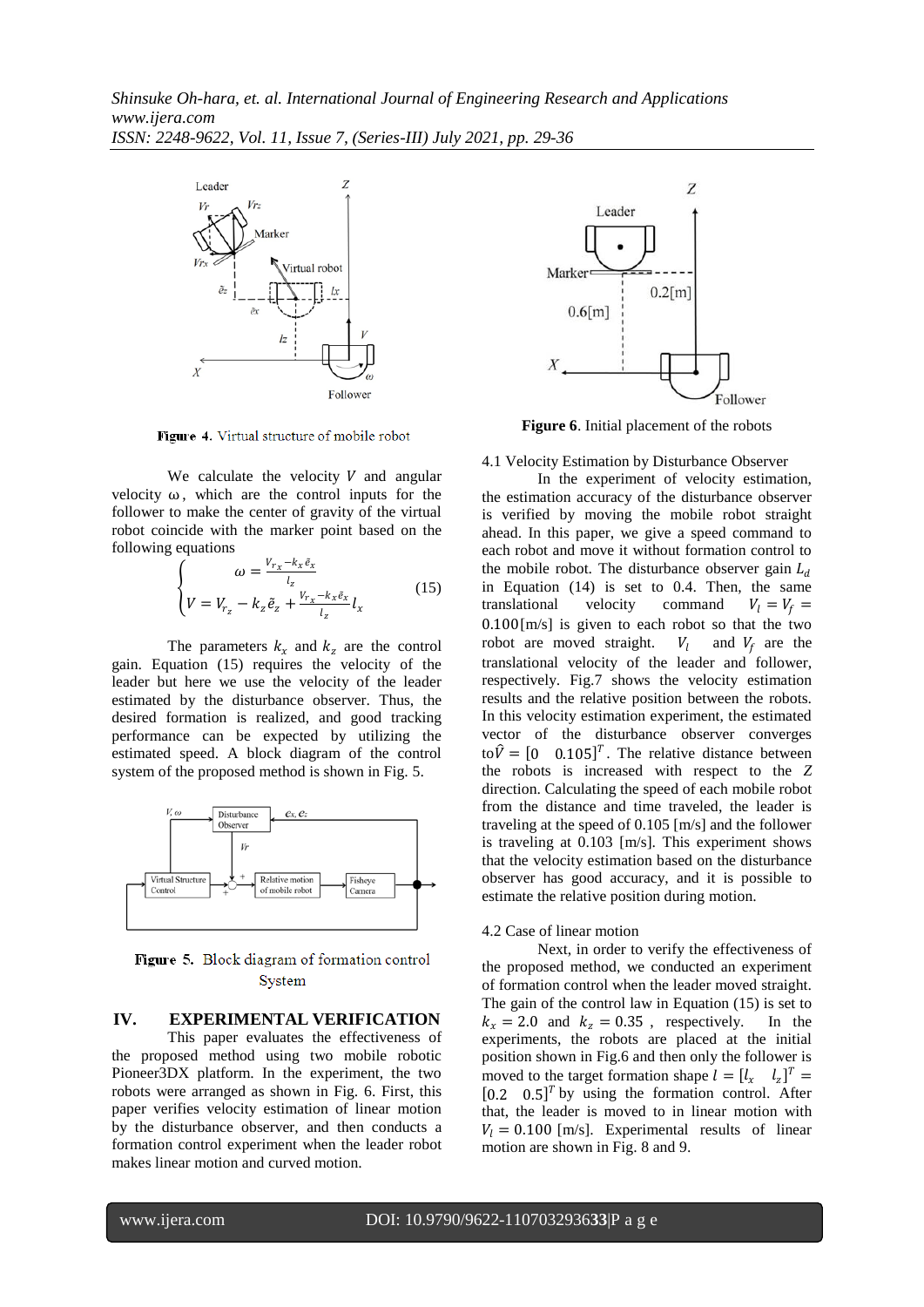

**Figure 9.** Experimental results of the formation control without disturbance observer

observer

Relative Position[m]

 $\alpha$ 

 $V[m/s]$ 

formation control with disturbance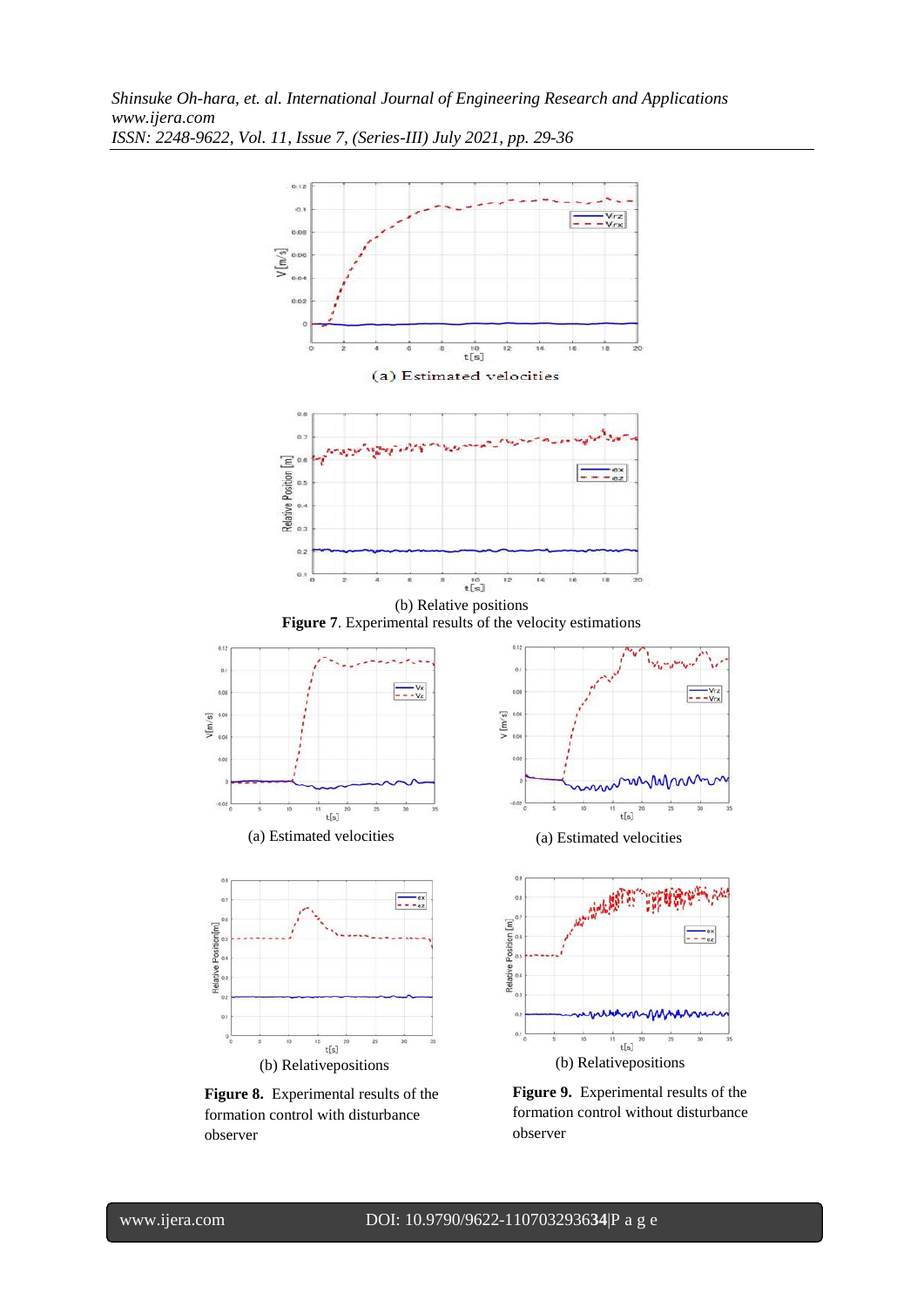From Fig.8 (a), the estimated velocity  $V_z$ can be seen that it converges to 0.10 [m/s]. The relative positions in the *X* and *Z* directions converge to 0.2m and 0.5m, respectively, and the desired formation is formed, indicating that it can follow the leader. For comparison, the experimental results when only virtual structure formation control is used are shown in Fig. 9. Note that a disturbance observer estimated the speed, but the estimated value was not used for formation control. In the experiment, the relative position in the *Z* direction has a value of 0.8[m]. This indicates that the virtual structure formation control is a proportional control, and thus requires an error with the formation shape to run in formation.On the other hand, in the proposed method, an error occurs in the formation shape when the leader starts to move, but the target formation shape is realized by adding the speed estimated by the disturbance observer and the virtual structure formation control law. The experimental results show the effectiveness of the proposed method.

#### 4.3 Case of curvilinear motion



**Figure 10**. Experimental results of the formation control in curvilinear motion

Next, the experimental result of the curved motion of the leader is shown. Here, the translational velocity and turn angular velocity of the leader are  $V_l = 0.05$  [m/s] and  $\omega_l = 4$  [deg/s], respectively. Initially, the robot is moved in a straight line motion, then the robot is rotated about 90[deg], and then it is moved in a straight line motion again. The results of velocity and relative position estimation during curvilinear motion are shown in Fig. 10 and 11. Fig. 11 shows the trajectories of the leader and follower robot obtained by the odometry of Pioneer3DX. The dash line is the trajectory of the marker with the relative positions shown in Fig. 10(b) added to the trajectory of the follower. Fig. 12 shows how the marker was recognized by the fisheye camera. The follower tracks the leader while maintaining the target shape, but there is an error in the formation with respect to the *Z* direction during the curvilinear motion.



**Figure 11**. The trajectories of the leader and follower robot



**Figure 12**. The snapshots of marker recognition by fisheye camera.